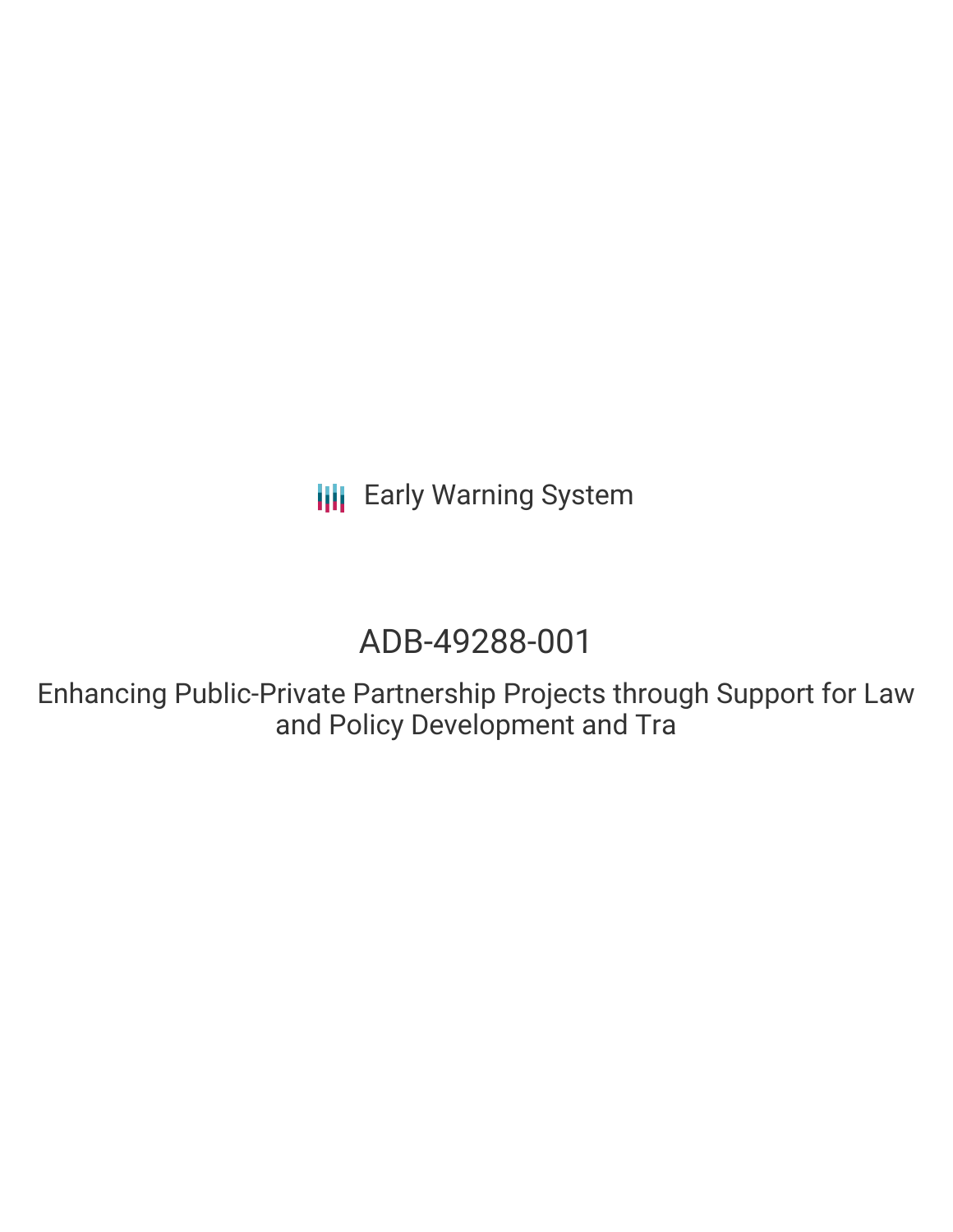

## Early Warning System

Enhancing Public-Private Partnership Projects through Support for Law and Policy Development and Tra

## **Quick Facts**

| <b>Financial Institutions</b>  | Asian Development Bank (ADB) |
|--------------------------------|------------------------------|
| <b>Status</b>                  | Active                       |
| <b>Bank Risk Rating</b>        |                              |
| <b>Voting Date</b>             | 2015-11-16                   |
| <b>Sectors</b>                 | Finance, Law and Government  |
| <b>Investment Type(s)</b>      | Grant                        |
| <b>Investment Amount (USD)</b> | $$1.40$ million              |
| <b>Project Cost (USD)</b>      | $$1.40$ million              |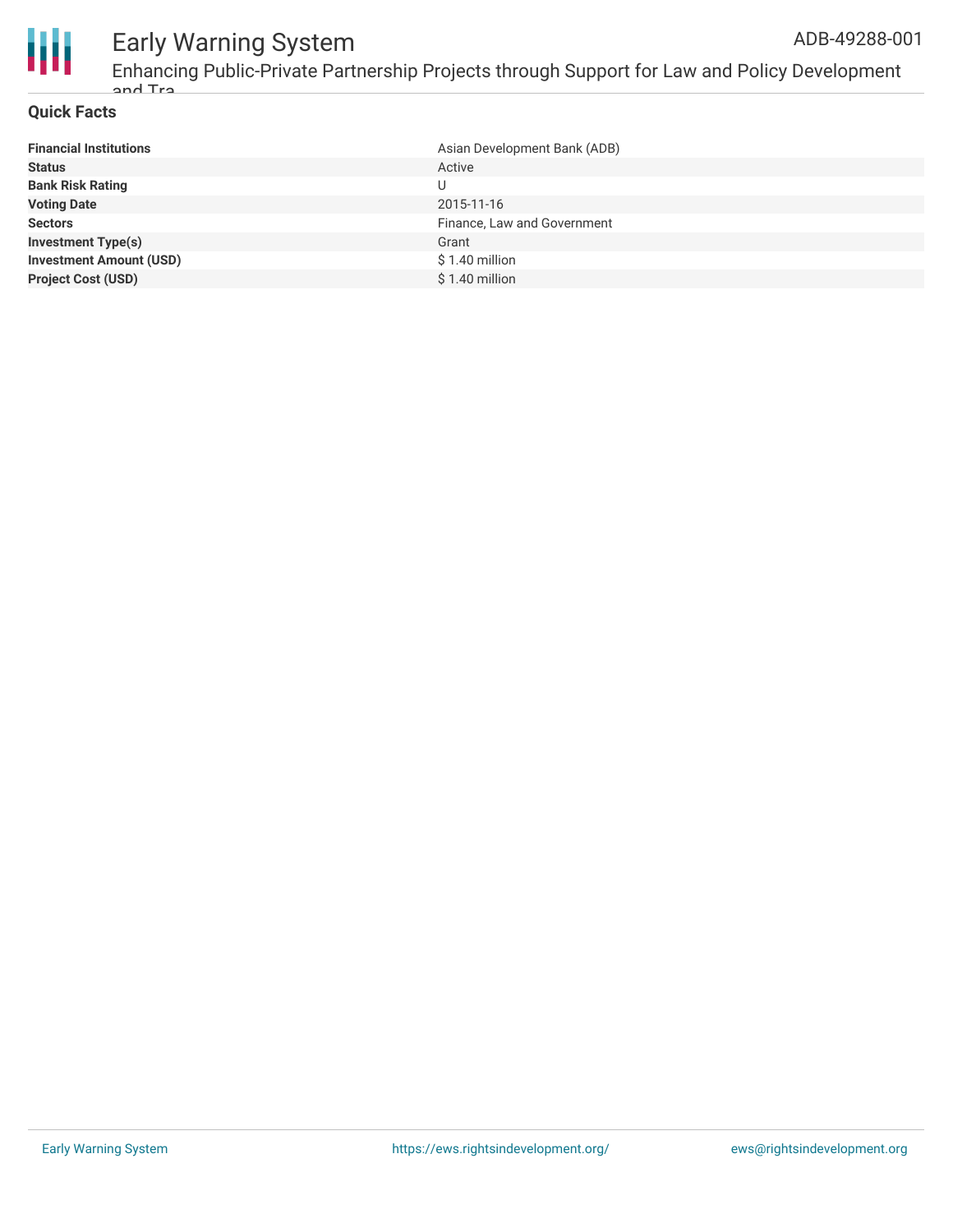

## **Project Description**

This project finances technical assistance to ADB's developing member countries to structure and procure bankable publicprivate partnership projects, as well as support for the transaction advisory service offered by the Office of Public-Private Partnership.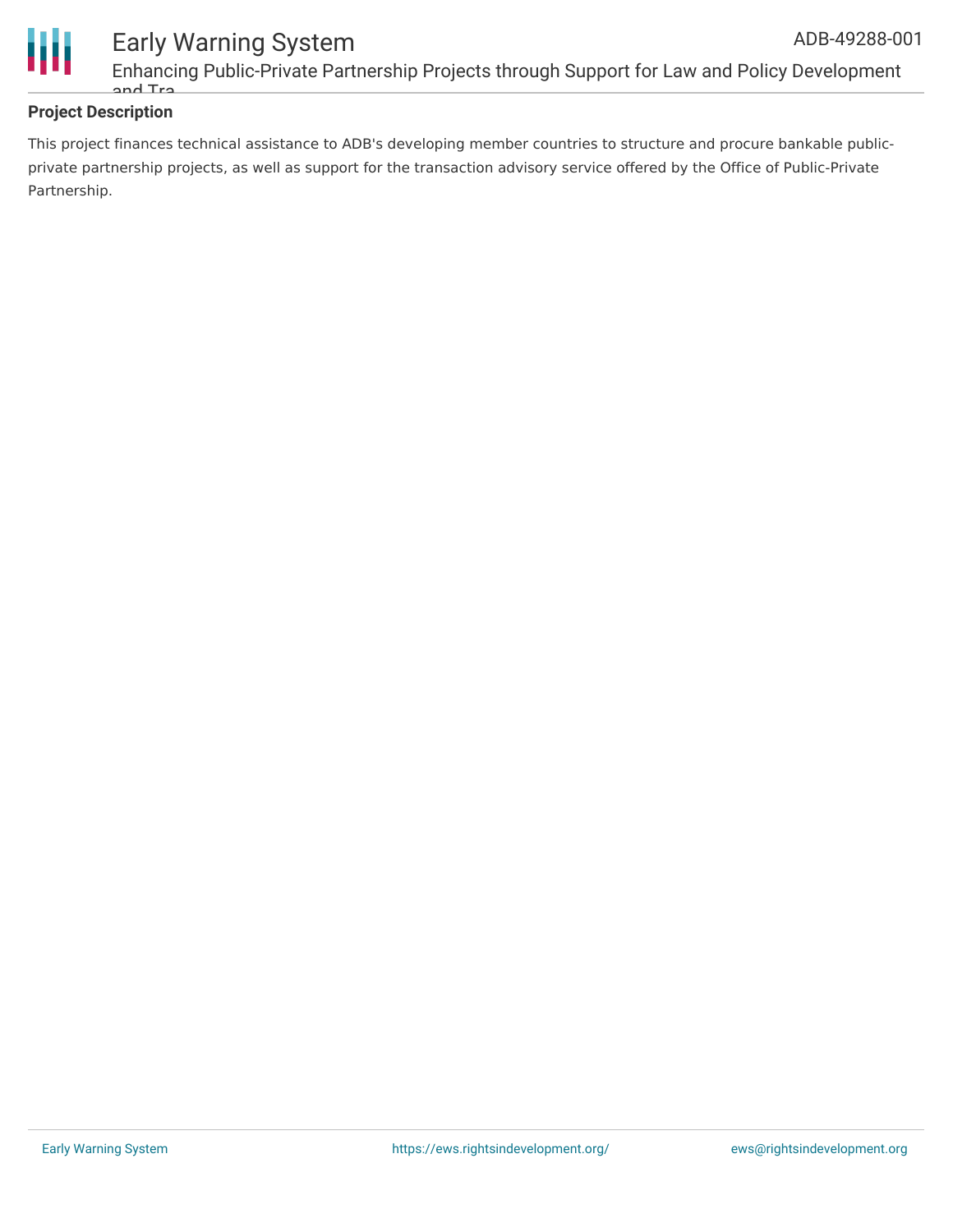

Enhancing Public-Private Partnership Projects through Support for Law and Policy Development and Tra

## **Investment Description**

Asian Development Bank (ADB)

This project is funded by a grant from ADB's Technical Assistance Special Fund.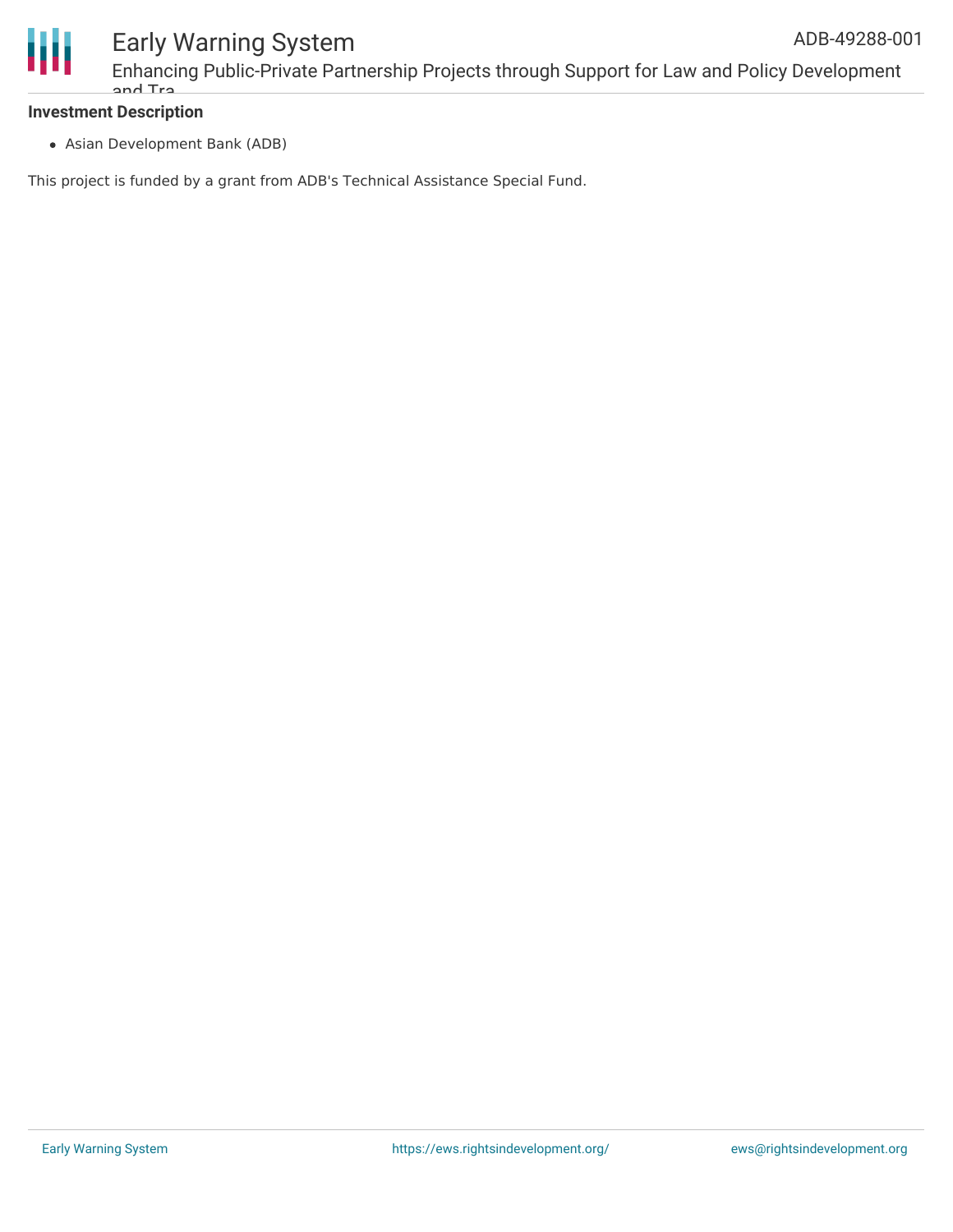

#### Early Warning System Enhancing Public-Private Partnership Projects through Support for Law and Policy Development and Tra ADB-49288-001

## **Contact Information**

\*No contacts available\*

### ACCOUNTABILITY MECHANISM OF ADB

The Accountability Mechanism is an independent complaint mechanism and fact-finding body for people who believe they are likely to be, or have been, adversely affected by an Asian Development Bank-financed project. If you submit a complaint to the Accountability Mechanism, they may investigate to assess whether the Asian Development Bank is following its own policies and procedures for preventing harm to people or the environment. You can learn more about the Accountability Mechanism and how to file a complaint at: http://www.adb.org/site/accountability-mechanism/main